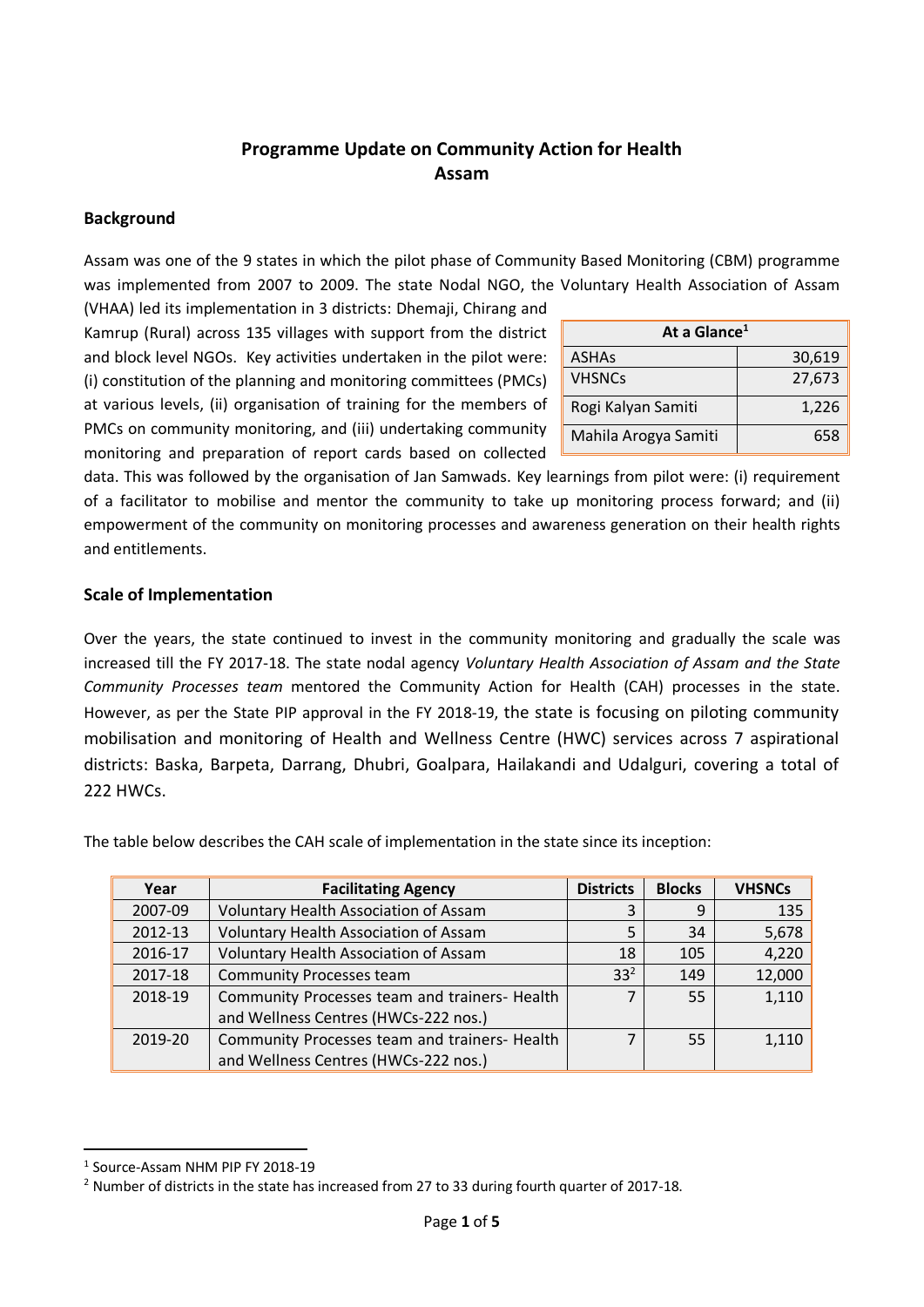## **Role of AGCA in Assam**

The Advisory Group on Community Action (AGCA) has been providing support to the state for planning and rolling out the CAH processes since 2013-14. Major areas of support provided to the state are:

- a) Planning the 'community action for health' strategies and develop proposal for inclusion of CAH component in the state NHM PIPs.
- b) Build capacities of the state, district and block community processes team and state nodal officer to roll out the CAH activities.
- c) Support the state in developing the CAH tools and guidelines.
- d) Undertake field review visits for mid-course correction and strengthen the functioning of CAH processes.

## **Pool of Trainers on CAH**

The state has a pool of 63 master trainers' on CAH who included state officials, District and Block Community Mobilisers, Assistant Block Programme Managers and ASHA Facilitators. In addition, the state has been able to train the following officials on CAH:

| <b>State</b><br><b>NHM</b><br><b>Officials</b> | <b>VHSNC</b><br><b>Members</b> | <b>PRI</b><br><b>Members</b> | <b>NGO Staff</b> | <b>District</b><br>Community<br><b>Mobilizers</b> | BCMs/<br><b>ABPM</b> | <b>ASHA</b><br><b>Supervisors</b> | <b>ASHAs</b> |
|------------------------------------------------|--------------------------------|------------------------------|------------------|---------------------------------------------------|----------------------|-----------------------------------|--------------|
| 16                                             | 5.310                          | 5.310                        | 129              | 45                                                | 152                  | 2.818                             | 5.310        |

## **Budgetary Allocations for Community Action for Health in state Programme Implementation Plans**



Post pilot, the state proposed the CAH component in the state PIP FY 2012-13. Though the MoHFW had approved the component in the consecutive three ROPs in the FYs 2013-14, 2014-15, and 2015-16, the state had yet to move forward the processes. Also, the NGO selection processes took around 21 months (May 2014 to January 2016) in the state. The budget approved for the FY 2014-15 was then carried forward to the FY 2016-17  $-$  it was hence, not shown in the graph. The Ministry

had not approved separate funds for the FY 2017-18 and the state was communicated to use the ASHA resources for CAH activities. The CAH budgets proposed and approved in the FYs 2018-19 and 2019-20 have included the budgets approved for RKS training as well.

Subsequently, the state trained all the District Community Mobilizers (DCMs), Block Community Mobilizers (BCMs) and ASHA Supervisors on CAH. However, the momentum could not be built up for implementing CAH on the ground during FY 2017-18.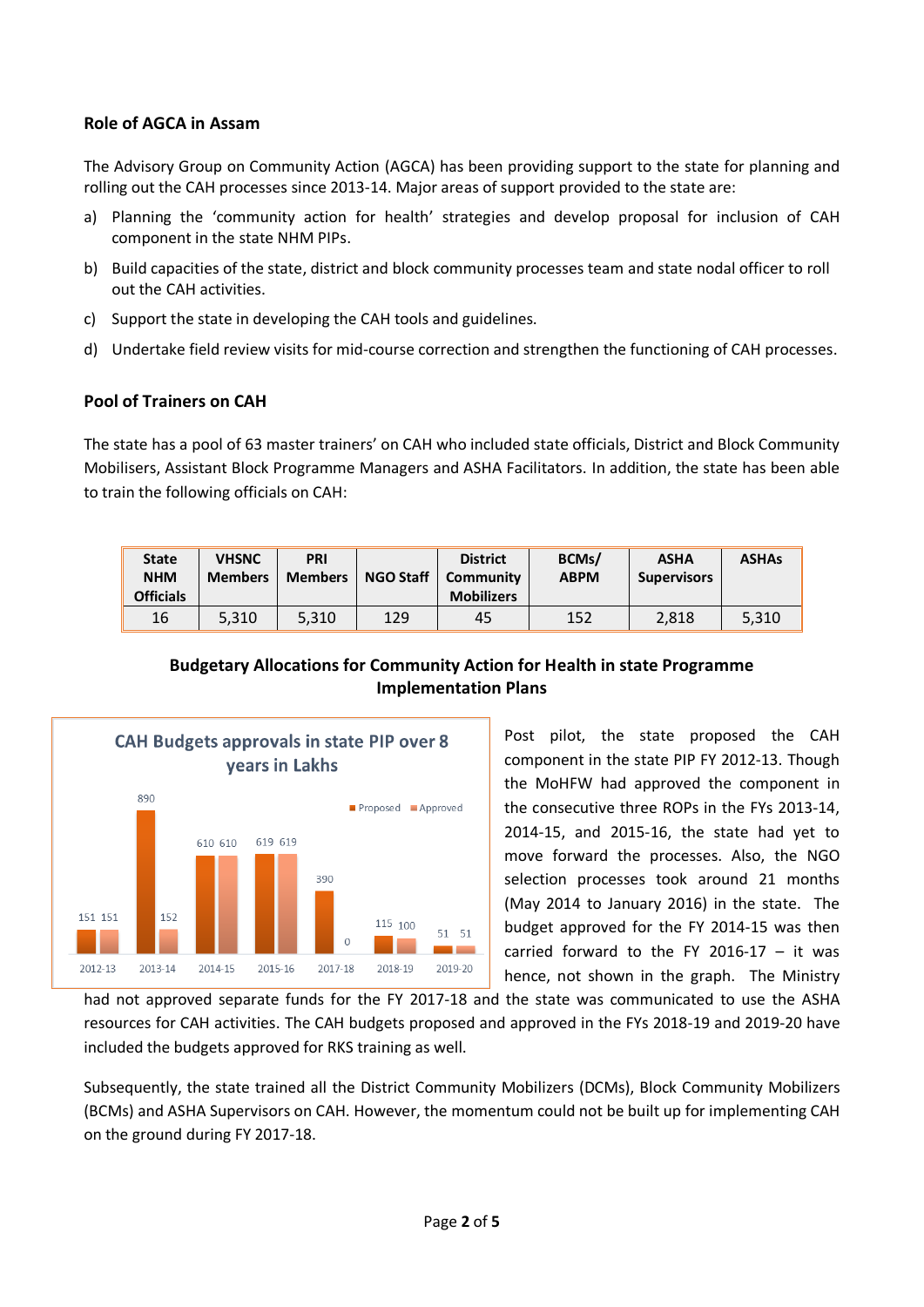### **Current Implementation Status**

The state NHM designed community participation strategy under the community action for health component around 691 HWCs at the sub-health centre level especially during its formative stage itself to promote community ownership of the centres. The MoHFW approved this new initiative and budget was sanctioned for piloting community mobilisation and monitoring of 222 HWCs in 7 aspirational districts: Baska, Barpeta, Darrang, Dhubri, Goalpara, Hailakandi and Udalguri in the FY 2018-19. Since then the



**Orientation of master trainers on community based monitoring of Health and Wellness Centre services in Kamrup Rural, Assam**

state community processes unit has initiated this pilot intervention in the state. The AGCA Secretariat supported the state NHM in preparing the implementable plan, guidelines and monitoring tool, designing training of the trainers (ToTs) and training for VHSNC members. Regular mentoring and field review are done to guide the field processes and suggest the mid-course corrections, wherever required.

A total of 3,500 VHSNC members from 1,400 VHSNCs were oriented on HWC services. These trained VHSNC members are mobilizing communities to access services and have begun providing feedback to providers on services. Subsequently, the VHSNC members have visited 132 HWCs between March - December, 2019 and collected information on HWC functioning, costs incurred by the people in getting treatment, identification of gaps, etc., which were discussed with the HWC staff to resolve the possible issues at the local level. The feedback was compiled at the state level and analysed. In August 2019, the state Mission Director issued instructions to Joint Directors at the district level to take actions on the identified gaps. Following this, the district authorities have taken remedial actions on the issues identified by the community.

### **Data Collection and Analysis**

The data from the filled -in community monitoring forms was then entered by the respective district trainers in the presence of VHSNC members in google forms available on mobile through the link shared by the State Community Mobiliser. The Mission Director, NHM sent a directive to Joint Directors of all 7 aspirational districts to address the issues identified by the community.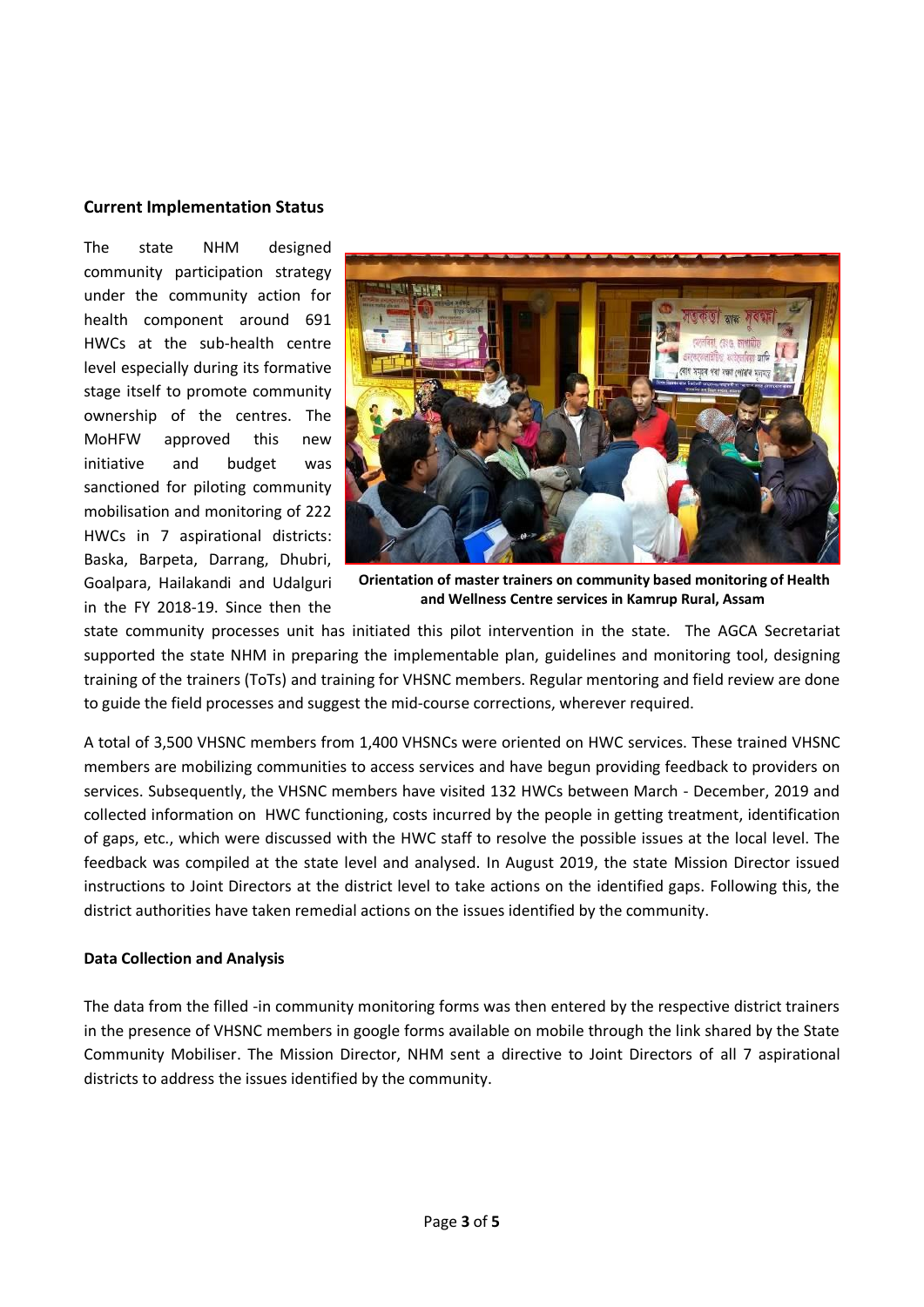| Sl. No.        | <b>Indicators</b>                                              | Percentage |
|----------------|----------------------------------------------------------------|------------|
| $\mathbf{1}$   | HWCs have Community Health Officers and MPWs (F) in place      | 98%        |
| $\overline{2}$ | HWCs have MPWs (M) in place                                    | 85%        |
| 3              | ASHAs were available in villages under HWCs                    | 100%       |
| 4              | HWCs have done population enumeration                          | 98%        |
| 5              | HWCs were renovated                                            | 85%        |
| 6              | HWCs have power backup                                         | 77%        |
| $\overline{7}$ | HWCs have blood sugar testing on a regular basis               | 98%        |
| 8              | HWCs have blood pressure testing facility on a regular basis   | 100%       |
| 9              | HWCs were conducting normal deliveries                         | 97%        |
| 10             | HWCs were providing family planning services                   | 100%       |
| 11             | HWCs were conducting Village Health and Nutrition Days.        | 100%       |
| 12             | HWCs have safe drinking water facility                         | 62%        |
| 13             | HWCs reported to have medicines                                | 85%        |
| 14             | Sanitary napkins are made available                            | 67%        |
| 15             | Patients rated the behaviour of service providers as good      | 94%        |
| 16             | Patients did not incur any expenditure while seeking treatment | 28%        |

Some of the key feedback from 132 HWCs till December 2019 are as follows:

In addition to the monitoring parameters listed above, other issues raised by the community were: (i) construction of proper roads to 8 HWCs located in 5 districts (Darrang, Udalguri, Hailakand, Barpeta and Dhubri). Roads were damaged due to floods in some districts; (ii) the HWC in Goalpara demanded radiant warmer for delivery room; and (iii) lab tests were not conducted in HWC in Dhubri.

### **Corrective Actions taken after the monitoring by Feedback team:**

- Joint Director, Health Services, Goalpara issued a letter to sub-divisional medical health officers to ensure adequate supply of essential drugs at the HWCs.
- In Udalguri district, non-functional generator in a HWC was repaired, waiting area was developed and drinking water was made available.
- At some places, the local village councils took initiative to build boundaries around HWCs and improve the seating area using its own resources.